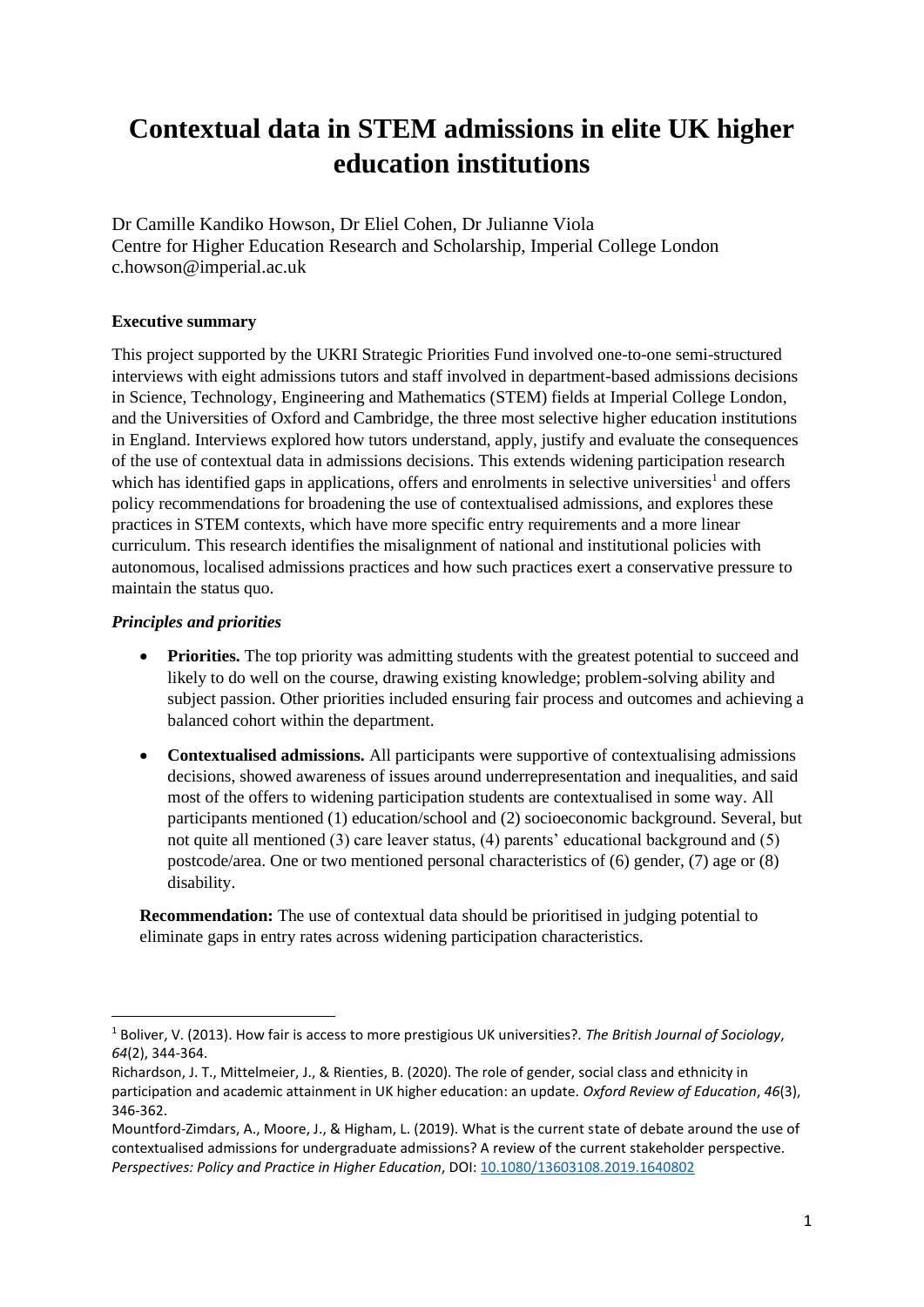#### *Admissions processes*

- **Marginal cases.** Data is contextualised through centralised flagging systems, additional subject-specific admissions tests, banding processes, interviews and offer making, although it is predominantly used for marginal cases after all of the 'best candidates' have been selected for the majority of places.
- **Contextualising process.** Tutors felt that there were limits in the extent to which they should be using their role to address inequalities. They felt there were limits to how much resource could and should be expended on contextualising applications; they were strongly against making lower grade offers to WP applicants, despite a lack of evidence that this would necessarily lower standards; and there was ambiguity about what could count as contextually relevant information, particularly for ethnicity and gender.
- **Limitations of the availability and integrity of data.** Tutors felt that more data should be provided in standardised ways, particularly related to data such as school performance and free school meals, which they felt had potential to be more meaningful than overall school type and postcode data.

**Recommendation:** Cross-sectoral efforts are needed to standardise data to inform admissions decisions, focusing on greater individual-level data and that which situates the applicant in relation to their school.

**Recommendation:** There should be greater transparency of the use of contextual data, for staff and students, in elite STEM admissions processes.

#### *Policy and governance*

- **Localised autonomy.** Given the focus on STEM departments in elite institutions, our participants enact significant autonomy in the admissions process, and STEM identities influence and mediate their approach to and perceptions of admissions and contextualised data.
- **Lack of policy coordination and evaluation.** Despite huge investment in evaluation of outreach efforts, there was a lack of evaluation of outcomes of specific admissions practices. Tutors thought that data tracking the performance of widening participation students once accepted would be useful, with this data being a noted omission.
- **Conservative ethos.** Localised autonomy created a conservative pressure on driving change, with tutors expressing fears that widening participation students would struggle, had concerns about their sense of belonging and needing additional support. These worries were largely based on supposition rather than evidence.

**Recommendation:** Greater coordination of evaluation and research efforts are needed across outreach, admissions, progression and outcomes at departmental, college and institutional levels as well as at subject-level nationally.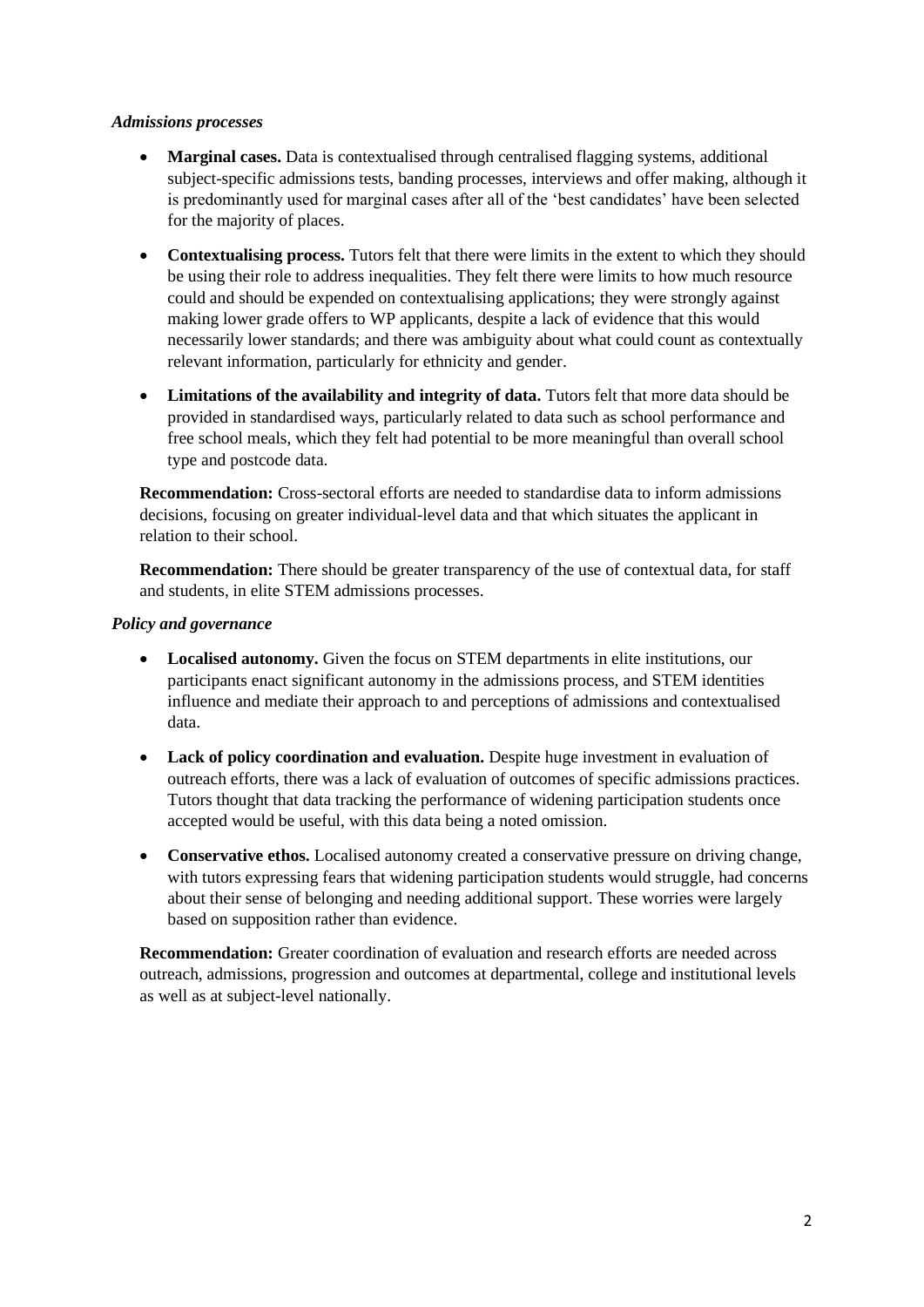# **Context**

Higher education is under pressure from government, sector bodies and the public to widen participation and diversify access. National research on the use of contextual data in admissions is generalised across disciplines, and largely draws on national datasets and interviews with heads of admissions<sup>2</sup>. Research has shown the engagement with and confidence of using contextual data varies across the sector<sup>3</sup>. However, the role of contextualised admissions has different consequences for STEM programmes, which build on previous knowledge in more linear fashions.

A particular feature of admissions at most elite institutions is that admissions is undertaken at the department (or college) level, with disciplinary-based academics leading on admissions decisions. This devolved nature means that it is harder for centralised policies to take effect, but also that the admissions tutors have direct experience of teaching students with different educational backgrounds. This report explores the role of localised autonomy in admissions and how this challenges the efficacy of policy enactment.

On a practical level, over the past few years we noticed incredible efforts being made in outreach activities that were leading to increased applications from a more diverse student body at elite institutions. We also identified numerous interventions, policies and activities designed by the government, the regulator, sector bodies and centralised policy and admissions offices that were not as effective as hoped. These efforts were not translating into proportionally increased offers to students from disadvantaged backgrounds because they often failed to understand the use of contextual data in admissions processes and how admissions decisions are made in elite institutions. This led to our primary research question:

How do STEM admissions tutors in elite higher education institutions understand, apply, justify and evaluate the consequences of the use of contextual data in admissions decisions?

Policy recommendations from widening participation experts suggest greater use of contextual data, contextual offers and grade dropping as ways to substantially make change happen in widening participation in elite institutions, although this is made as a broad suggestion across all subjects. We were interested in exploring the use and understanding of contextual data and response to policy recommendations in STEM settings, where there are strict subject-based entry requirements and a linear curriculum building on existing knowledge. This study targets an area of high policy interest widening participation in elite higher education institutions, in STEM fields where there is government interest in expanding student numbers and policy pressures to diversify STEM subjects and professions.

Research was undertaken in Spring 2020 amidst numerous institutional and departmental pilot projects to expand access, and tutors reflected on some of these. The Covid-19 outbreak limited data collection and led to policy changes to A level grades, student number capping and international recruitment. This has resulted in broader recommendations from this research for what has become a very precise and fine-tuned process heavily reliant on longitudinal data and statistical analysis.

Research ethics was granted and all interviewees and specific institutional affiliations have been anonymised. This interview data has been compared with institutional policies and plans (e.g. Access and Participation Plans) and data on student performance based on the use of contextual admissions

<sup>2</sup> Centre for Social Mobility. 2018. *Research into Use of Contextual Data in Admissions: Final Report to the Fair Education Alliance (FEA)*.

[https://static1.squarespace.com/static/543e665de4b0fbb2b140b291/t/5b4457fb70a6ade52de65f16/1531205](https://static1.squarespace.com/static/543e665de4b0fbb2b140b291/t/5b4457fb70a6ade52de65f16/1531205646268/Research+into+the+use+of+contextualised+admissions_University+of+Exeter+report.pdf) [646268/Research+into+the+use+of+contextualised+admissions\\_University+of+Exeter+report.pdf](https://static1.squarespace.com/static/543e665de4b0fbb2b140b291/t/5b4457fb70a6ade52de65f16/1531205646268/Research+into+the+use+of+contextualised+admissions_University+of+Exeter+report.pdf)

<sup>3</sup> Powell, M. & Boliver, V. (2019). What do universities mean by 'fair' admissions? Presentation at SRHE Annual Research Conference 12 December. Newport, Wales.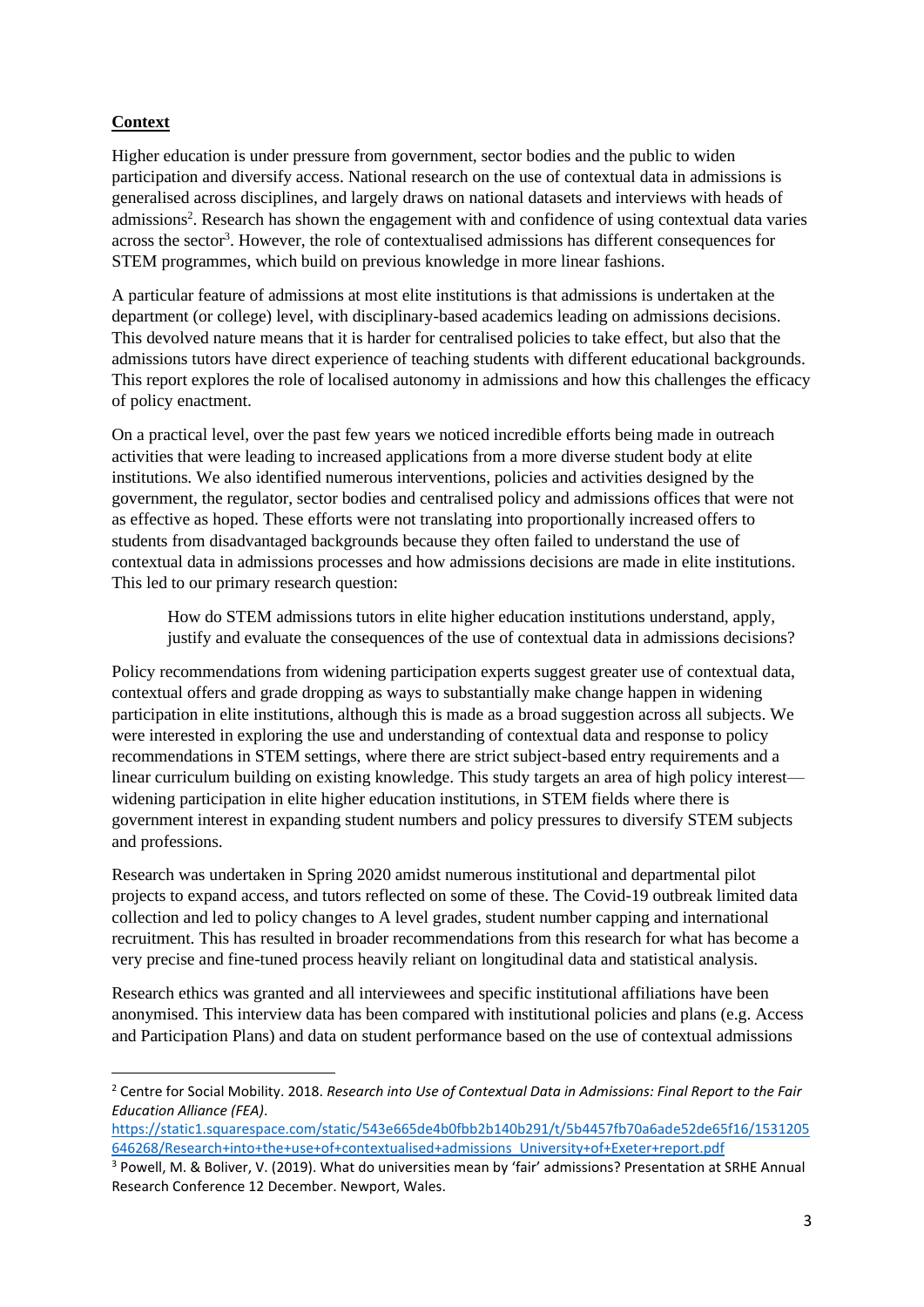(in one of the institutions). This research informs widening participation policies nationally. Within institutions, this research informs how and why contextual data is used (or not) within admissions.

# *Definitions and terminology*

We adopt the definition of the report by the Centre for Social Mobility<sup>4</sup> which states:

Contextual data is used to describe data matched to applicants (including through outreach) in order to assess an applicant's prior attainment and potential to succeed in higher education in the context of the circumstances in which their attainment has been obtained.

This view of 'contextual admissions' adopts an individualised and holistic process, as Participant 1 describes "it's the contextualizing each application in terms of the educational and social context in which somebody gained those qualifications." Similarly, 'widening participation' and 'widening participation students' are used broadly to refer to increasing access to disadvantaged students and those from areas with traditionally low participation in higher education. Our research highlights how these are not well-defined terms but instead have varied localised interpretations.

In this study, we are not conflating the use of contextual data with practices of 'contextualised offers', 'grade-dropping' or lowering standards, of which participants were vehemently opposed. This study focuses at the level where admissions decisions are made, and interchangeably uses the terms 'department' and 'college' to refer to the level where subject-based academics make decisions.

## **Findings and discussion**

#### **Admissions priorities**

## *Key points*

- The top priority was admitting students with the greatest potential to succeed and likely to do well on the course, drawing existing knowledge; problem-solving ability and subject passion.
- Other priorities included ensuring fair process and outcomes and achieving a balanced cohort, although meanings of these aims varied by context and participant, although these were secondary and did not necessarily mean addressing social inequalities or social justice.
- Participants were aware that it could be more difficult to identify the potential of less privileged or underrepresented applicants, and that some of the very steps taken to judge applicants' potential could also perpetuate or even exacerbate systemic inequalities.
- Although departments/institutions take steps to counter inequalities through admissions, entrenched definitions and measures of potential are likely to limit these efforts.

**Recommendation:** The use of contextual data should be prioritised in judging potential to eliminate gaps in entry rates across widening participation characteristics.

Tutors' main priority was to attract and admit students who would be most likely to do well and get the most out of the course. Such students are modelled on those who previously have done well on the course. From this standpoint, the main task of the admissions process is to admit applicants who show the greatest 'potential'.

Three main criteria were identified for judging an applicant's potential: existing knowledge and subject aptitude; demonstrably high attainment in relevant skills and problem-solving ability; and

<sup>4</sup> Centre for Social Mobility. 2018. *Research into Use of Contextual Data in Admissions: Final Report to the Fair Education Alliance (FEA)*, p.5.

[https://static1.squarespace.com/static/543e665de4b0fbb2b140b291/t/5b4457fb70a6ade52de65f16/1531205](https://static1.squarespace.com/static/543e665de4b0fbb2b140b291/t/5b4457fb70a6ade52de65f16/1531205646268/Research+into+the+use+of+contextualised+admissions_University+of+Exeter+report.pdf) [646268/Research+into+the+use+of+contextualised+admissions\\_University+of+Exeter+report.pdf](https://static1.squarespace.com/static/543e665de4b0fbb2b140b291/t/5b4457fb70a6ade52de65f16/1531205646268/Research+into+the+use+of+contextualised+admissions_University+of+Exeter+report.pdf)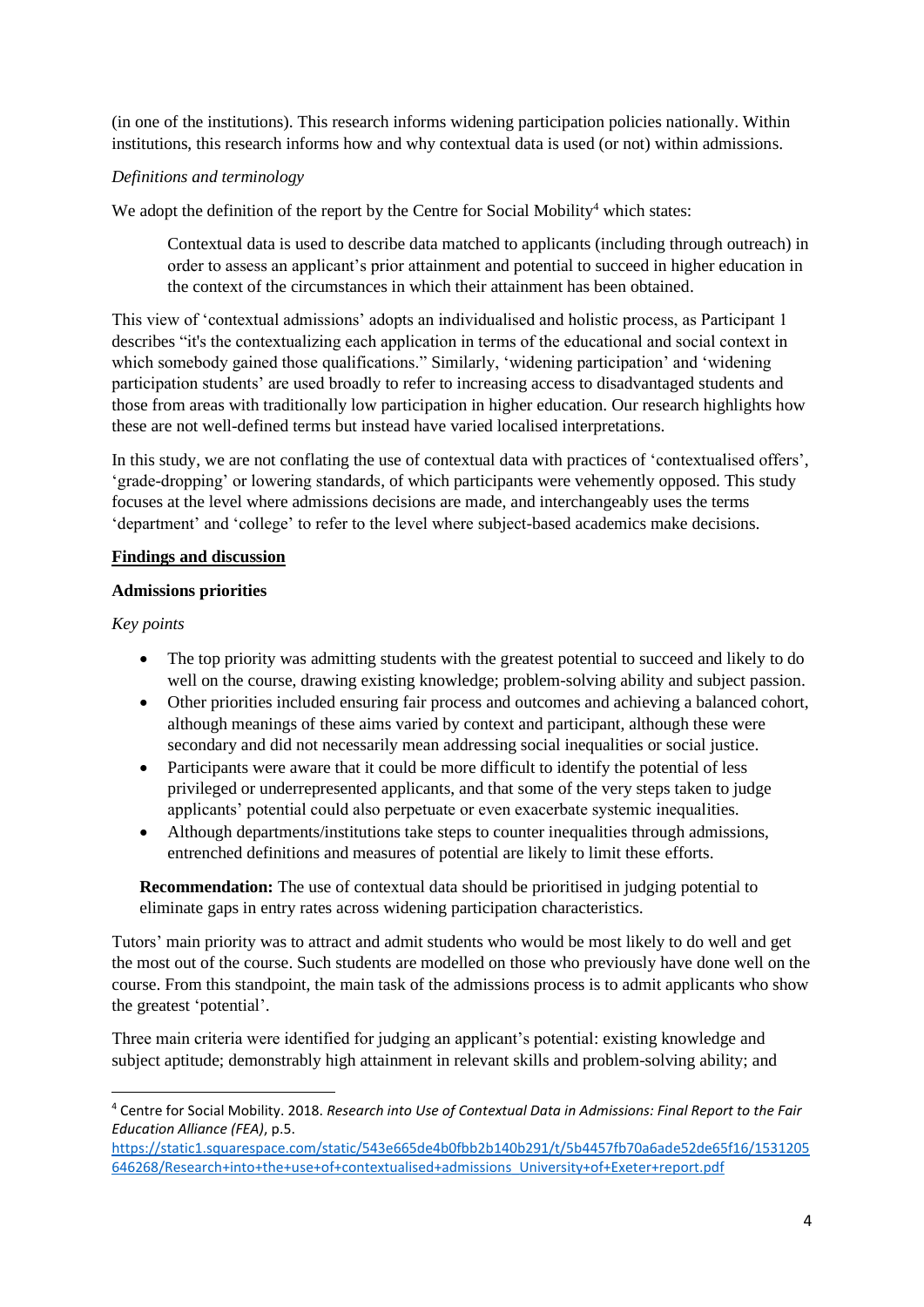passion for the subject. This potential is highly attuned to the course in an elite context, as there is the expectation that students can cope in a highly competitive, fast-paced environment from the first day of the course, without any remedial teaching or additional support. Importantly, though, this construction of potential runs the risk of reproducing social inequalities, through:

- judgements based on prior attainment were said to be undermined by social inequalities in access to good education and opportunities, such as Further Maths at A level;
- more advantaged applicants would be more likely to have received interview guidance and practice, therefore potentially undermining the interview as a tool to judge innate ability, talent or potential;
- more advantaged applicants would also be likely to receive more encouragement and support in participation of extracurricular activities which would demonstrate their passion and motivation.

Another important priority in the admissions process was ensuring that the process was fair. The dominant view linked fairness with equality, drawing on two elements: consistency and transparency in decision making. Some participants emphasised a further meaning to the notion of 'fairness' as an admissions priority, one grounded in equity and social justice with three distinct elements. First, participants spoke about trying to contextualise the educational and other attainments of applicants, based on a recognition that educational experiences and opportunities are not equal. Second, participants acknowledged that some young people with the potential to enter these elite programmes may be held back from applying due to a feeling that they are not places for 'people like them'. Third, some participants spoke about how they tried to change aspects of their own institution's or department's admissions processes that may be perpetuating or even exacerbating social inequalities and unfairness.

A third priority of admissions relates to the construction of a "balanced" cohort. This localised aspect of fairness was widely discussed by tutors, covering gender, nationality and home/international student ratios. Widening participation, using the regulator's definition, was not mentioned by tutors as an aspect of cohort building.

# **Widening participation through contextualised admissions**

# *Key points*

- All participants were supportive of contextualising admissions decisions and showed awareness of issues around underrepresentation, widening participation and inequalities, and felt that they and their institutions could do something to address these issues. Most of the offers to widening participation students are contextualised in some way.
- Data is contextualised at several points from the beginning to the end of the admissions process, although it is predominantly used for marginal cases after all of the 'best candidates' have been selected. There is also a lot of ad hoc usage which varies according to different contexts and the individual admissions tutors.
- Tutors felt that there were limits in the extent to which they should be using their role to address inequalities. They felt there were limits to how much resource could and should be expended on contextualising applications; they were strongly against making lower grade offers to WP applicants, despite a lack of evidence that this would necessarily lower standards; and there was ambiguity about what could count as contextually relevant information, particularly for ethnicity and gender.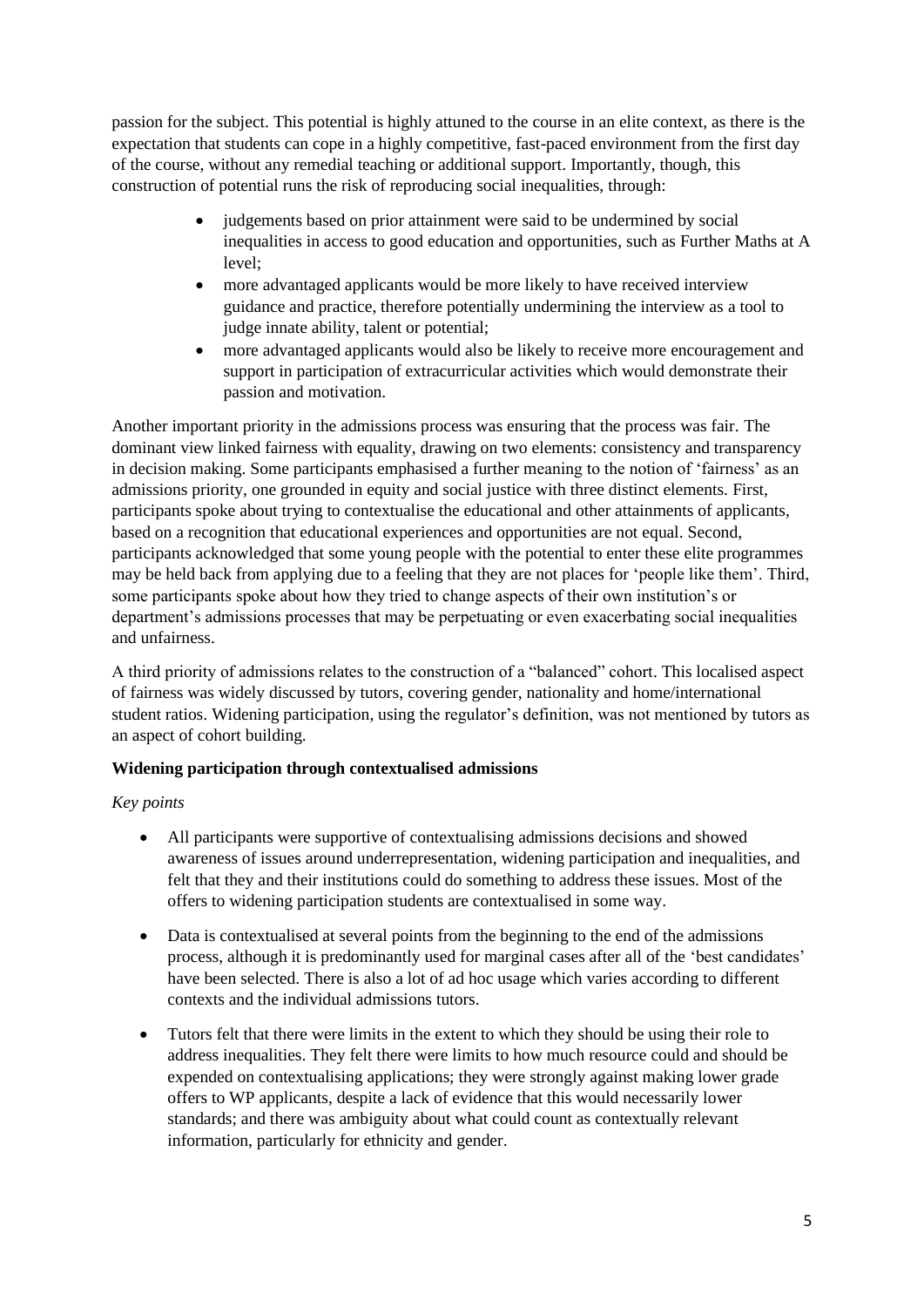• Limitations of the availability and integrity of data. Tutors felt that more data should be provided in standardised ways, particularly related to data such as school performance and free school meals, which they felt had potential to be more meaningful than overall school type and postcode data.

**Recommendation:** Cross-sectoral efforts are needed to standardise data to inform admissions decisions, focusing on greater individual-level data and that which situates the applicant in relation to their school.

**Recommendation:** There should be greater transparency of the use of contextual data, for staff and students, in elite STEM admissions processes.

## *Ambiguity around contextually relevant characteristics*

We identified eight individual 'contexts' that our participants said were considered at one or more of the stages of admissions decision making:

- All participants mentioned (1) education/school and (2) socioeconomic background.
- Several, but not quite all mentioned (3) care leaver status, (4) parents' educational background and (5) postcode/area.
- One or two mentioned personal characteristics of (6) gender, (7) age or (8) disability.

We reveal ambiguity and variation in practice here. One participant described it as "really controversial as to whether you should put gender or race into contextual admissions", explaining that they have come across difference in opinion on how we should treat such categories. Another said that they were "very concerned about the bias against women…[but] that's not something we do anything about because of the Equalities Act, we feel we can't." While some participants highlighted ethnicity or race as dimensions of underrepresentation in higher education or inequality more generally, none mentioned it as a factor that they considered when making contextualised admissions. In other cases, the inequalities were more 'local', i.e. tied to specific disciplines, departments or colleges (linked with 'cohort building').

# *Sources of contextual data*

Despite national policy interest and institutional investment in widening participation, there was a muddled view on sources of contextual data, drawing on different datasets and sources. When it came to making decisions about marginal cases and applying contextual data, participants spoke of using data to situate the student relative to their social and educational setting, including:

- information about the school and its overall quality in terms of the grades and success of its students (drawn from the Department for Education);
- postcode data (from POLAR and ACORN datasets; Output Area Classification (OAC) data)
- data on whether applicants had participated in the university's outreach work
- whether applicants had been part of national outreach schemes, such as the Sutton Trust
- occasionally, contextual information might come also from UCAS forms, interviews, personal statements, or school references, but these were less systematic, and might be personal extenuating circumstances rather than related to widening participation issues.

# *Contextual flags at application*

The earliest moment at which data is contextualised is the centrally administered stage of 'flagging' and 'banding' applicants with certain characteristics, although there were three criticisms: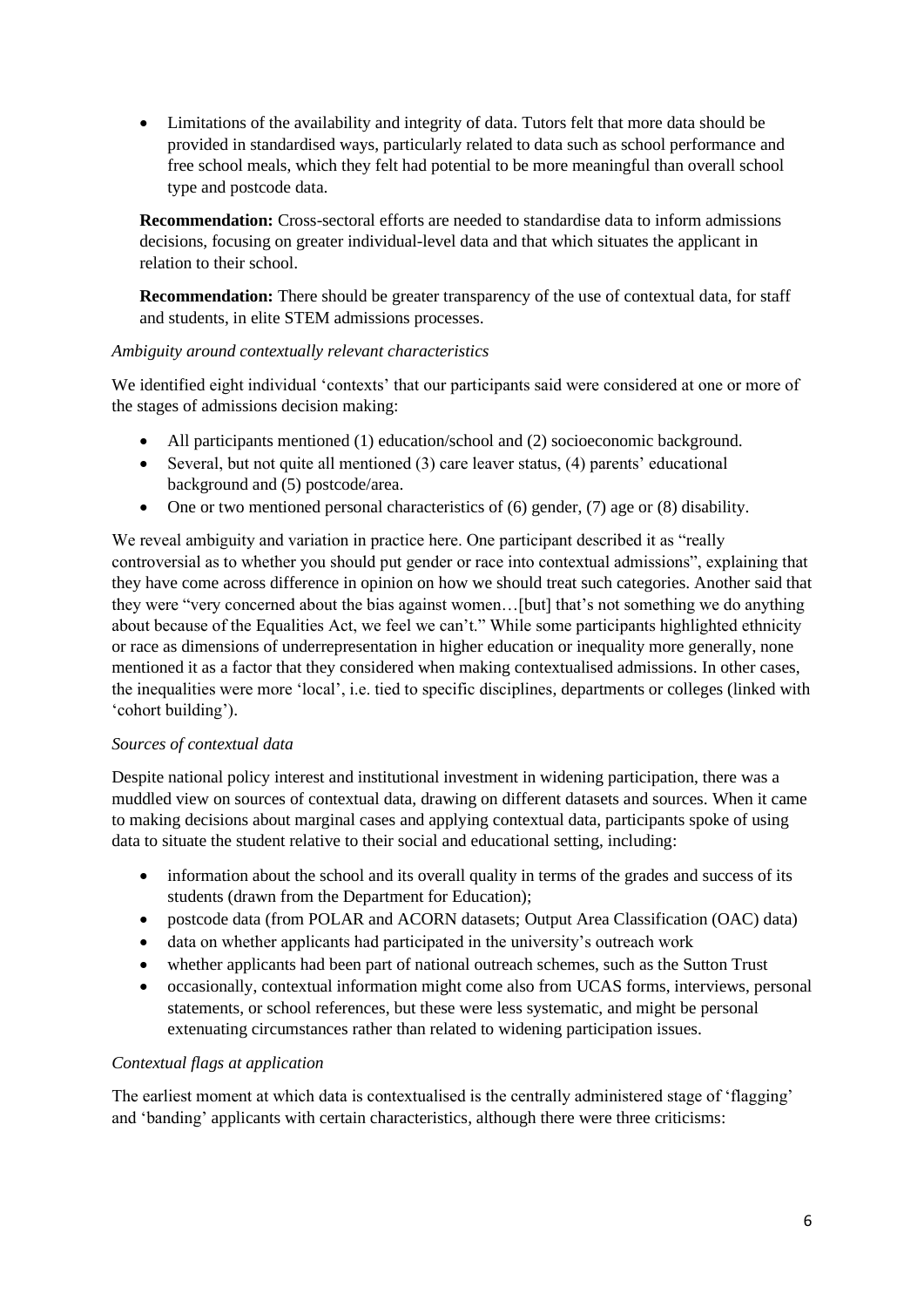- a lack of transparency of centralised flagging "Because I don't know what [the institution] actually does to flag, I have very little confidence in it at all…because they haven't told us what they're flagging. And it's constantly changing." (Participant 3)
- data reliability concerns, with a noted lack of consistent longitudinal data to make comparisons; self-reported data, since this could be gamed, inaccurate or missing; and data that related to postcodes, since these were not considered to offer reliable representations of individual circumstances.
- concerns about the efficacy and outcomes of flagging systems.

## *Assessing and shortlisting process*

Our participants explained that most applications could be sorted quite quickly into an 'offer' or 'reject' pile, based on their school performance. It is therefore in the 'maybe' pile that admissions staff expend the most effort and also where most of the department-level contextualisation of applications takes place. All our participants' spoke about at least some form of additional shortlisting and assessments steps beyond the screening that takes place centrally, such as subject, course or departmental admissions tests, a department-level shortlisting/banding process and admissions interviews. We found that every stage of decision-making can, or conversely could fail to, involve taking applicants' contextual information into account in some way.

Banding often involved highly complex formulae for weighting and categorising scores on the admissions test. In some cases, colleagues with very high-level statistical expertise were brought in to assist in the process. Students with certain characteristics were given weighted scores (with gender differences often noted, irrespective of A-level score). The resultant bands were used to invite students to interview.

After sorting most students into admit or reject piles, admissions decisions about which applicants from the 'maybe pile' to make offers to is a key moment for the consideration of contextual factors. Tutors acknowledged that small proportions of students are admitted based on contextual information.

Entry requirements. Most of our participants described two levels of offer that might be made to an applicant: a 'standard' offer (such as  $A^*AA$ ) and a 'higher' offer  $(A^*A^*A)$ . The levels also took into account the ability to meet the offer requirements, such as an applicant's school not offering Further Maths at A-level. Tutors stopped short of making 'lower' offers for widening participation applicants. The majority of our interviewees agreed with this policy, explaining that lowering grade offers for widening participation applicants might lead to a greater number of students from such backgrounds, but that it could backfire on both the student and the department if they entered the course at a lower level than other students. There was a perception amongst our interviewees that their departments were not necessarily qualified for helping students to catch up if they started the course behind their peers and the high grade requirements were in place to safeguard against that.

# *Limitations of the availability and integrity of data*

All of our participants expressed some scepticism about the data that was available to them, mentioning issues such as:

- lack of transparency, accuracy, and consistency (across the sector) in universities' system of flagging widening participation applicants,
- issues in the reliability of data, particularly self-reported data that could be missing or gamed,
- inadequacy of area and postcode data, which could often lead to false negatives or false positives,
- lack of detail of and weighting for data about applicants' schools, and
- lack of consistent applicant-level data, such as Free School Meals eligibility.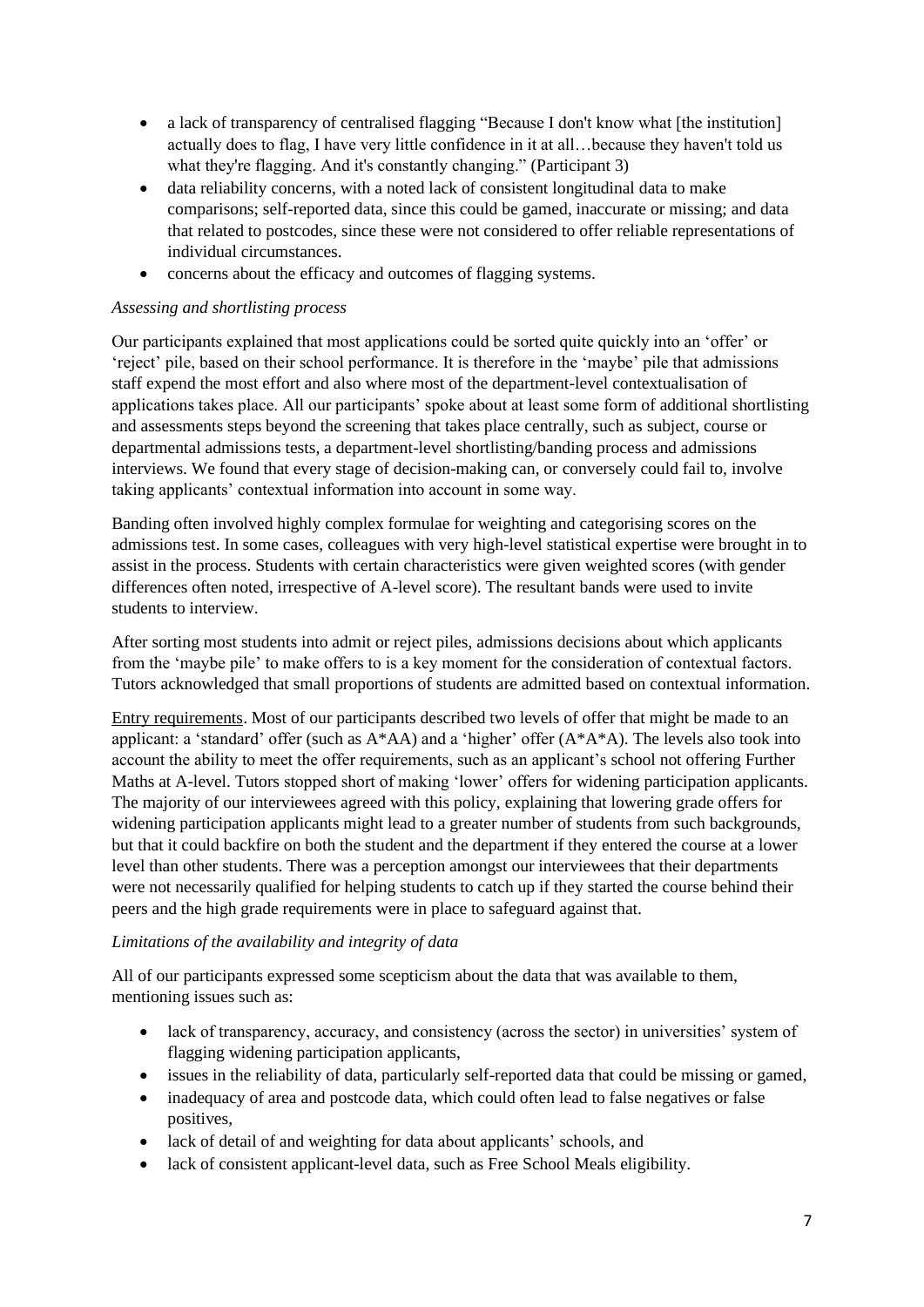There were mixed perceptions of the overall effectiveness of contextual data usage and contextual admissions practices in terms of widening participation admissions outcomes. Given the STEM background of tutors, several drew on their disciplinary background and skills when explaining their sceptical approach to reading and understanding the data, given these participants are well aware of data, analysis and its limitations. Interestingly this has prompted some autonomy, as admissions tutors find their own ways to find data or create new thresholds with data that they do have. However, such activity is largely done within the local departmental or college context and not shared more widely.

## **STEM identities and autonomous admissions practices**

#### *Key points*

- Given the focus on STEM departments in elite institutions, our participants enact significant autonomy in the admissions process, and STEM identities influence and mediate their approach to and perceptions of admissions and contextualised data.
- This combination of elite, disciplinary-mediated, autonomous decision-making was seen to motivate and empower admissions decision makers to look beyond the surface-level of applications, which can be distorted by social/educational inequalities, and to seek out the highest-potential scientists and engineers.
- However, it also means practices can be ad hoc and variable rather than co-ordinated and puts a conservative pressure on contextualised admissions.

**Recommendation:** Greater coordination of evaluation and research efforts are needed across outreach, admissions, progression and outcomes at departmental, college and institutional levels as well as at subject-level nationally.

#### *Autonomy*

Autonomy was important to our interview respondents because it empowered them to take risks and find their own ways to identify those applicants with the greatest potential, with minimal oversight from more senior management. It was also important to our participants because it enabled participants to enact their STEM-specific disciplinary identities. This was seen in the strong faith in A-level results, and that these grades were a true representation of students' knowledge and that admissions tests were capturing existing knowledge, problem-solving ability and potential, even if they were devised in-house and not analysed in relation to students' subsequent experiences. The disciplinary curriculum was also seen as a fixed entity, with concern about lowering standards and students not being able to catch up with the curriculum.

With localised autonomy also comes responsibility for the consequences of decisions. It is the admissions tutors themselves, and their colleagues, who will be teaching the admitted students. "I have a real vested interest in recruiting the best students. Because …it's my colleagues that come back to bite us" (Participant 1). We found evidence that this may be putting a conservative pressure on approaches to contextualising admissions and making offers to widening participation applicants.

#### *Locus of responsibility*

The autonomy that tutors have in admissions practices was not fully aligned with responsibilities and outcomes of their decisions, particularly in relation to institutional, regulatory and national strategies and policies. There were various qualifications and limits placed on outcomes in terms of the extent to which admissions could or should aim to overcome inequalities. For example, redressing social inequalities through admissions was described as: resource-intensive; not necessarily an official part of the remit of admissions decision makers; and to be aimed for only if it did not detract from the priority of attracting the best students. In elite institutions, it seems the local autonomy to make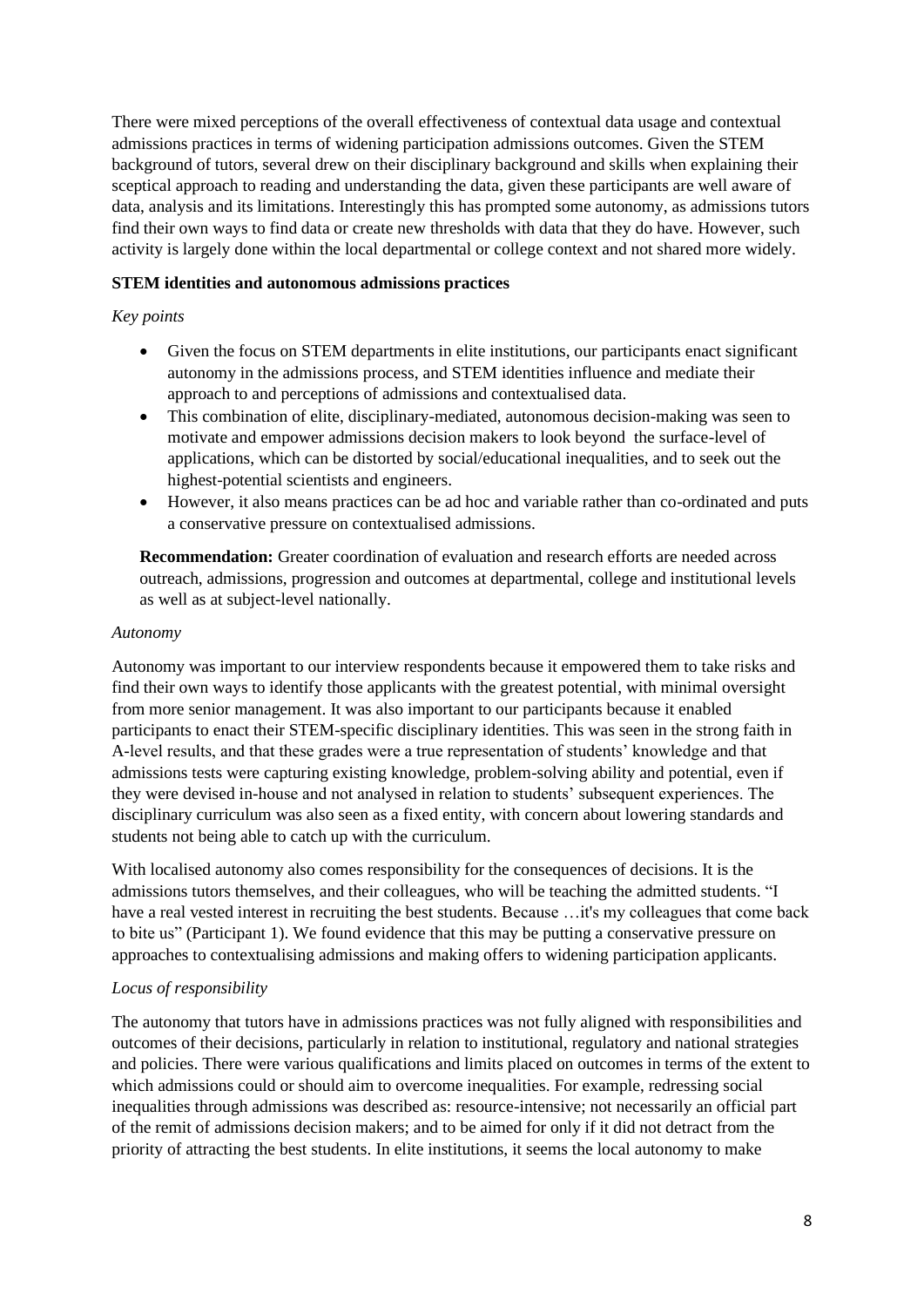admissions decisions trumps institutional policy (and by effect, national policy enacted by the regulator as well).

Admissions tutors saw senior management as the group setting targets and policies, but without seeking the expertise or experiences of those enacting the policies. "Nobody's ever spoken to me about meeting targets or what the targets are" (Participant 5). Most tutors were only vaguely aware of targets set by the regulator and many were unaware of institutional APP targets.

From the perspective of admissions tutors, different roles were performed across the institution. Senior management was seen to set targets and draft policies, but not influence admissions decision making or follow-up on targets. Central admissions staff oversaw processes of standardisation and automation and were perceived as potential gatekeepers to widening participation through such systems. Local professional services staff were widely praised for their curation and presentation of data. In some cases, they were the driving force behind efforts to broaden the use of contextual data to widen participation. And tutors saw themselves and their academic colleagues as having roles of autonomy and making academic judgements about admissions decisions.

Interestingly, contextual data was used somewhat differently at each of these (and additional) levels: Government/regulatory; institutional; subject; college; faculty; department; and sometimes courselevel. This indicates the breadth of use of contextual data, but also the multiple opportunities for it to be mis-represented, mis-understood or ignored. Such practices indicate how persistent gaps in admissions rates continue despite pressures for change.

The OfS has set a target "to eliminate the gap in entry rates at higher tariff providers between the most and least represented groups" (OfS 2020). There is a major gap in the data used to identify underrepresentation at a national level and what is used in the admissions process at the highest tariff providers. The OfS primarily uses POLAR data for their targets, whilst also monitoring data based on ethnicity, age, disability and IMD. However, for admissions tutors postcode data (POLAR and IMD) was the least credible source of contextual data, and not one tutor said it would be used in isolation as a measure of disadvantage. Ethnicity is not considered in admissions, and age was used in an inverse fashion (with older students, often 19 or 20, held to a higher standard). Disability was hardly mentioned in the admissions decision-making process. This signifies a serious misalignment in addressing inequalities in elite higher education. Institutional APPs are designed based on collectively meeting the OfS targets, however these are not the metrics that are predominantly being used by admissions tutors.

#### *Lack of policy coordination and evaluation*

There were coordinating groups, both formal and informal, for admissions within the institutions, but not a clear centre of expertise or responsibility for internal coordination across the student lifecycle, particularly linking outreach, admissions and the student experience, or follow-up on the evaluation and outcomes of different practices. "But I think that data is quite thin on the ground. And the numbers have always been very small really" (Participant 2). Overall, there was a lack of data on outcomes, from the perspective of admissions tutors, with a sense that it was not clear whose role it was to follow-up and track the impact of admissions decisions. There is a disconnect between what data is used to select students and what is evaluated in widening participation.

Most tutors felt that widening participation efforts concentrated at the admissions stage were too little, too late and that more had to be done in outreach efforts. However, tutors were broadly critical of current interventions, which were seen as "well-intentioned but they just don't make any difference" (Participant 2) and "when I was going out doing outreach stuff, I think that has minimal impact" (Participant 8) and at "the wrong end of the telescope" (Participant 2) to make up for students' poor schooling. Activities focused at Year 12 were also seen as too late in the process to lead to much change. Departmental and institutional outreach initiatives were criticised for not being joined up.